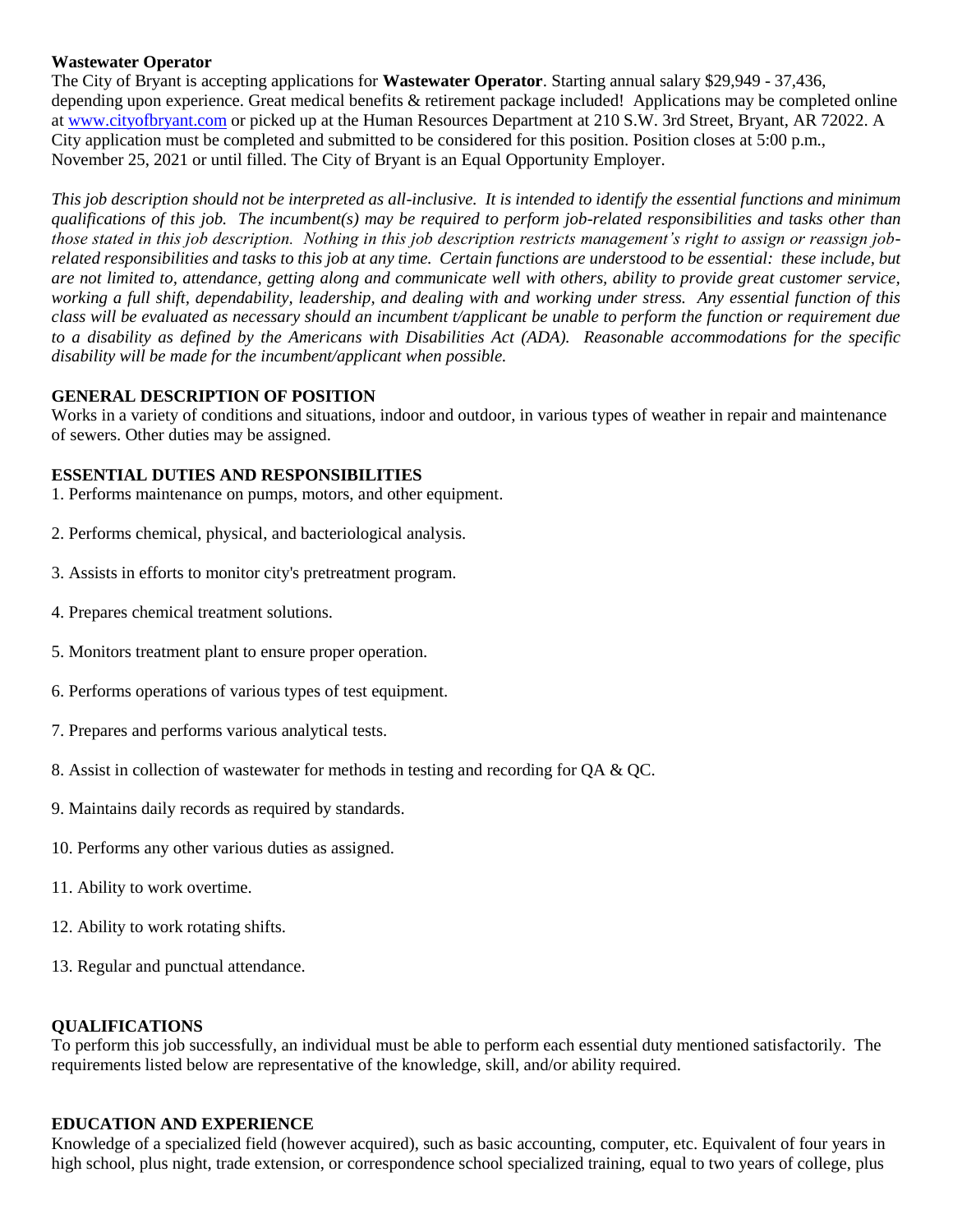19 to 23 months related experience and/or training, or equivalent combination of education and experience.

## **COMMUNICATION SKILLS**

Ability to read and understand documents such as policy manuals, safety rules, operating and maintenance instructions, and procedure manuals; Ability to write routine reports and correspondence.

# **MATHEMATICAL SKILLS**

Ability to calculate figures and amounts such as discounts, interest, commissions, proportions, percentages, area, circumference, and volume. Ability to apply concepts such as fractions, ratios, and proportions to practical situations.

## **CRITICAL THINKING SKILLS**

Ability to solve practical problems and deal with a variety of known variables in situations where only limited standardization exists. Ability to interpret a variety of instructions furnished in written, oral, or diagram formats.

## **REQUIRED CERTIFICATES, LICENSES, REGISTRATIONS**

Valid Arkansas driver's license or valid Driver's license recognized by the state of Arkansas. Must have a Class 1 Arkansas Wastewater license or obtain one within one year.

## **PREFERRED CERTIFICATES, LICENSES, REGISTRATIONS**

Not indicated.

## **SOFTWARE SKILLS REQUIRED**

Basic: Other

# **INITIATIVE AND INGENUITY**

# **SUPERVISION RECEIVED**

Under direction where a definite objective is set up and the employee plans and arranges own work, referring only unusual cases to supervisor.

#### **PLANNING**

Considerable responsibility with regard to general assignments in planning time, method, manner, and/or sequence of performance of own work; may also occasionally assist in the planning of work assignments performed by others within a limited area of operation.

#### **DECISION MAKING**

Performs work operations which permit frequent opportunity for decision-making of minor importance and also frequent opportunity for decision-making of major importance, either of which would affect the work operations of small organizational component and the organization's clientele.

## **MENTAL DEMAND**

Moderate mental demand. Operations requiring almost continuous attention, but work is sufficiently repetitive that a habit cycle is formed; operations requiring intermittent directed thinking to determine or select materials, equipment or operations where variable sequences may be selected by the employee.

## **ANALYTICAL ABILITY / PROBLEM SOLVING**

Moderately structured. Fairly broad activities using moderately structured procedures with only generally guided supervision. Interpolation of learned things in somewhat varied situations.

## **RESPONSIBILITY FOR WORK OF OTHERS**

Responsibility for work of others: Not indicated.

#### **RESPONSIBILITY FOR FUNDS, PROPERTY and EQUIPMENT**

Occasionally responsible for organization's property where carelessness, error, or misappropriation would result in moderate damage or moderate monetary loss to the organization. The total value for the above would range from \$150,000 to \$1,000,000.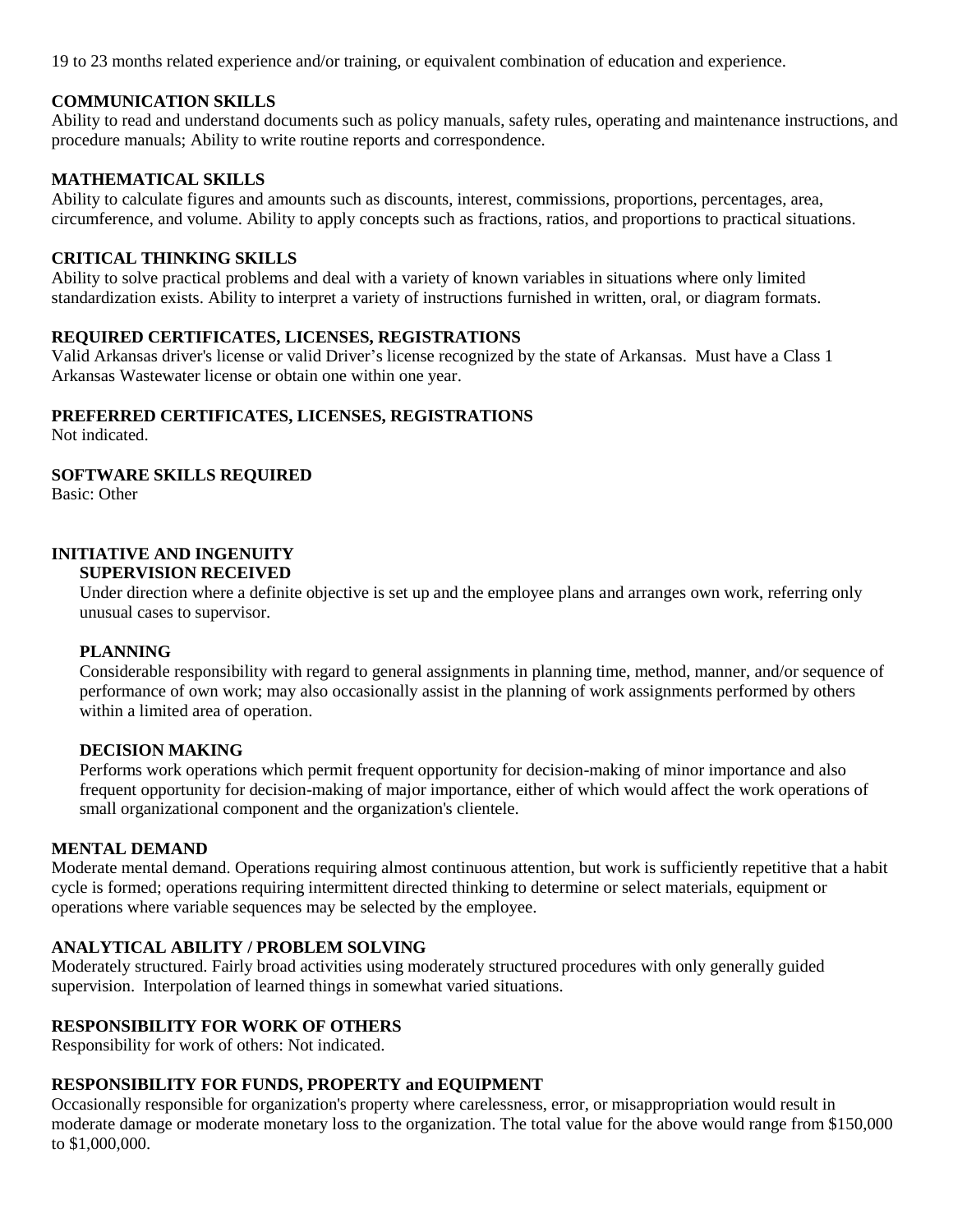# **ACCURACY**

Probable errors would not likely be detected until they reached another department, office or patron, and would then require considerable time and effort to correct the situation. Frequently, possibility of error that would affect the organization's prestige and relationship with the public to a limited extent, but where succeeding operations or supervision would normally preclude the possibility of a serious situation arising as a result of the error or decision.

# **ACCOUNTABILITY**

## **FREEDOM TO ACT**

Directed. Freedom to complete duties as defined by wide-ranging policies and precedents with mid to upper-level managerial oversight.

## **ANNUAL MONETARY IMPACT**

The amount of annual dollars generated based on the job's essential duties / responsibilities. Examples would include direct dollar generation, departmental budget, proper handling of organization funds, expense control, savings from new techniques or reduction in manpower.

Small. Job creates a monetary impact for the organization from \$100,000 to \$1mm.

## **IMPACT ON END RESULTS**

Moderate impact. Job has a definite impact on the organization's end results. Participates with others in taking action for a department and/or total organization.

#### **PUBLIC CONTACT**

Occasional contacts with patrons on routine matters.

## **EMPLOYEE CONTACT**

Contacts of considerable importance within the department or office, such as those required in coordination of effort, or frequent contacts with other departments or offices, generally in normal course of performing duties. Requires tact in discussing problems and presenting data and making recommendations, but responsibility for action and decision reverts to others.

# **USE OF MACHINES, EQUIPMENT AND/OR COMPUTERS**

Regular use of complex machines and equipment (desktop/laptop computer and software, road and production machines and equipment, driver's license/cdl, etc.)

## **WORKING CONDITIONS**

Outside or inside working environment, wherein there are potential hazardous working conditions and life-threatening situations exist (fire, chemicals, electrical sources, heights, dangerous people, etc.) part of the time.

#### **ENVIRONMENTAL CONDITIONS**

The following work environment characteristics described here are representative of those an employee encounters while performing essential functions of this job. Reasonable accommodations may be made to enable individuals with disabilities to perform the essential functions.

While performing the functions of this job, the employee is frequently exposed to outdoor weather conditions, wet or humid conditions, extreme cold, extreme heat; and occasionally exposed to work near moving mechanical parts, work in high, precarious places, fumes or airborne particles, toxic or caustic chemicals, risk of electrical shock. The noise level in the work environment is usually loud.

#### **PHYSICAL ACTIVITIES**

The following physical activities described here are representative of those that must be met by an employee to successfully perform the essential functions of this job. Reasonable accommodations may be made to enable individuals with disabilities to perform the essential functions and expectations.

Moderate diversity, moderately physical. Work activities which allow for a moderate amount of diversity in the performance of tasks which requires somewhat diversified physical demands of the employee.